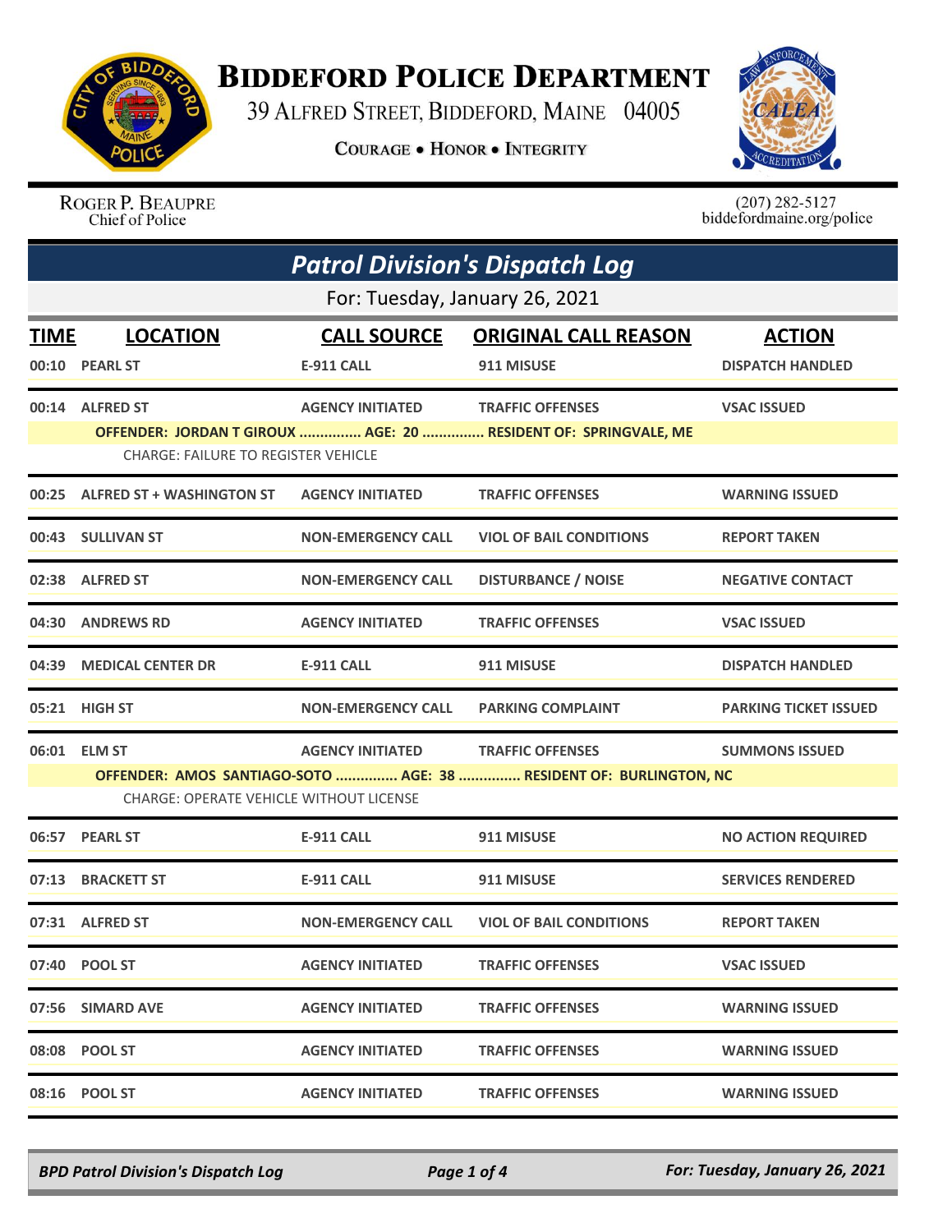| <b>TIME</b> | <b>LOCATION</b>               | <b>CALL SOURCE</b>                            | <b>ORIGINAL CALL REASON</b>                                        | <b>ACTION</b>            |
|-------------|-------------------------------|-----------------------------------------------|--------------------------------------------------------------------|--------------------------|
|             | 08:18 POOL ST                 | <b>RADIO</b>                                  | <b>SUSPICION</b>                                                   | <b>SERVICES RENDERED</b> |
|             | 08:35 GUINEA RD               | <b>AGENCY INITIATED</b>                       | <b>TRAFFIC OFFENSES</b>                                            | <b>WARNING ISSUED</b>    |
|             | 08:43 WEST ST                 | <b>AGENCY INITIATED</b>                       | <b>TRAFFIC OFFENSES</b>                                            | <b>VSAC ISSUED</b>       |
|             | 09:01 WEST ST                 | <b>AGENCY INITIATED</b>                       | <b>TRAFFIC OFFENSES</b>                                            | <b>WARNING ISSUED</b>    |
|             | 09:08 WEST ST                 | <b>AGENCY INITIATED</b>                       | <b>TRAFFIC OFFENSES</b>                                            | <b>WARNING ISSUED</b>    |
|             | 09:17 WEST ST                 | <b>AGENCY INITIATED</b>                       | <b>TRAFFIC OFFENSES</b>                                            | <b>VSAC ISSUED</b>       |
|             | 09:19 ELM ST + WEST ST        | <b>RADIO</b>                                  | <b>DISABLED VEHICLE</b>                                            | <b>SERVICES RENDERED</b> |
|             | 09:29 WEST ST                 | <b>AGENCY INITIATED</b>                       | <b>TRAFFIC OFFENSES</b>                                            | <b>WARNING ISSUED</b>    |
|             | 09:58 ELM ST                  | <b>AGENCY INITIATED</b>                       | <b>TRAFFIC OFFENSES</b>                                            | <b>WARNING ISSUED</b>    |
|             | 10:11 AUTUMN LN + MOUNTAIN RD | <b>AGENCY INITIATED</b>                       | <b>TRAFFIC OFFENSES</b>                                            | <b>WARNING ISSUED</b>    |
|             | 10:21 ELM ST                  | <b>AGENCY INITIATED</b>                       | <b>TRAFFIC OFFENSES</b>                                            | <b>WARNING ISSUED</b>    |
|             | <b>10:32 MAIN ST</b>          | <b>AGENCY INITIATED</b>                       | <b>ANIMAL COMPLAINT</b>                                            | <b>SERVICES RENDERED</b> |
|             | 10:47 PRECOURT ST             | <b>AGENCY INITIATED</b>                       | <b>TRAFFIC OFFENSES</b>                                            | <b>WARNING ISSUED</b>    |
|             | 10:55 HILLS BEACH RD          | <b>E-911 CALL</b>                             | <b>TRESPASSING</b>                                                 | <b>REPORT TAKEN</b>      |
|             | 11:00 ALFRED ST               | <b>AGENCY INITIATED</b>                       | <b>TRAFFIC OFFENSES</b>                                            | <b>VSAC ISSUED</b>       |
|             | 11:15 ALFRED ST               | <b>AGENCY INITIATED</b>                       | <b>TRAFFIC OFFENSES</b>                                            | <b>VSAC ISSUED</b>       |
|             |                               | CHARGE: OPERATING WITH SUSPENDED REGISTRATION | OFFENDER: MICHAEL SCOTT TINGLEY  AGE: 38  RESIDENT OF: ARUNDEL, ME |                          |
|             | 11:29 PIERSONS LN             | <b>NON-EMERGENCY CALL</b>                     | <b>VIOL OF BAIL CONDITIONS</b>                                     | <b>NEGATIVE CONTACT</b>  |
|             | 11:34 SOUTH ST                | E-911 CALL                                    | 911 MISUSE                                                         | <b>DISPATCH HANDLED</b>  |
|             | 11:52 ALFRED ST               | <b>AGENCY INITIATED</b>                       | <b>TRAFFIC OFFENSES</b>                                            | <b>WARNING ISSUED</b>    |
|             | 12:00 ALFRED ST               | <b>AGENCY INITIATED</b>                       | <b>TRAFFIC OFFENSES</b>                                            | <b>VSAC ISSUED</b>       |
|             | 12:33 ELM ST                  | <b>NON-EMERGENCY CALL</b>                     | <b>TRESPASSING</b>                                                 | <b>NEGATIVE CONTACT</b>  |
|             | 12:37 ALFRED ST               | <b>AGENCY INITIATED</b>                       | <b>TRAFFIC OFFENSES</b>                                            | <b>VSAC ISSUED</b>       |
|             | 12:57 WEST ST                 | <b>AGENCY INITIATED</b>                       | <b>TRAFFIC OFFENSES</b>                                            | <b>VSAC ISSUED</b>       |
|             | 13:13 TAYLOR ST               | <b>NON-EMERGENCY CALL</b>                     | <b>SEX OFFENDER REGISTRATION</b>                                   | <b>REPORT TAKEN</b>      |
|             |                               |                                               |                                                                    |                          |

*BPD Patrol Division's Dispatch Log Page 2 of 4 For: Tuesday, January 26, 2021*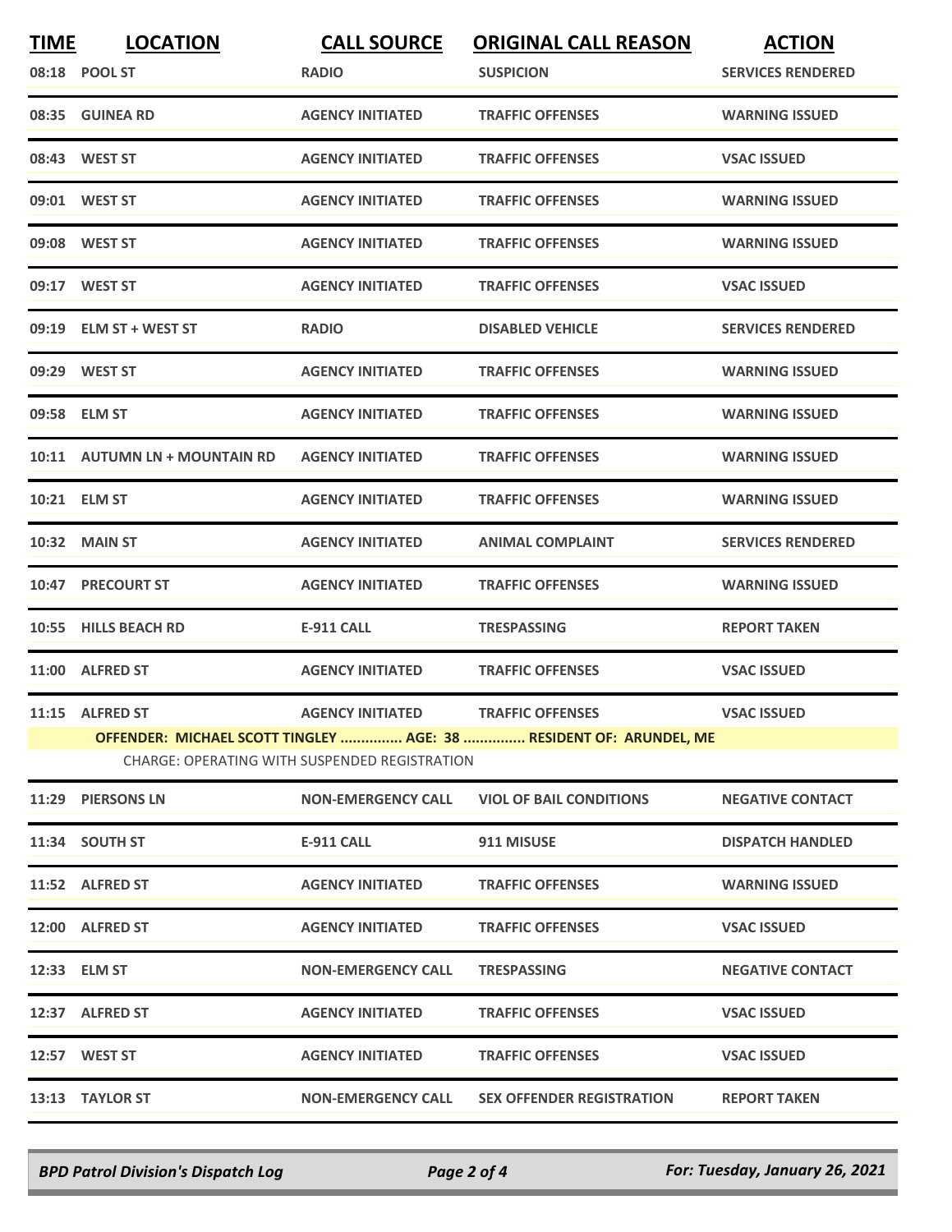| <b>TIME</b> | <b>LOCATION</b>                                       | <b>CALL SOURCE</b>        | <b>ORIGINAL CALL REASON</b>                                                                              | <b>ACTION</b>                |
|-------------|-------------------------------------------------------|---------------------------|----------------------------------------------------------------------------------------------------------|------------------------------|
|             | 13:14 WEST ST                                         | <b>AGENCY INITIATED</b>   | <b>TRAFFIC OFFENSES</b>                                                                                  | <b>VSAC ISSUED</b>           |
|             | 13:36 POOL ST                                         | <b>AGENCY INITIATED</b>   | <b>TRAFFIC OFFENSES</b>                                                                                  | <b>WARNING ISSUED</b>        |
|             | 13:50 POOL ST                                         | <b>AGENCY INITIATED</b>   | <b>TRAFFIC OFFENSES</b>                                                                                  | <b>VSAC ISSUED</b>           |
|             | 13:52 ACORN ST                                        | <b>NON-EMERGENCY CALL</b> | <b>CHECK WELFARE</b>                                                                                     | <b>SERVICES RENDERED</b>     |
|             | 13:58 CUTTS ST                                        | <b>E-911 CALL</b>         | <b>ASSAULT</b>                                                                                           | <b>REPORT TAKEN</b>          |
|             | 14:17 ALFRED ST                                       | <b>NON-EMERGENCY CALL</b> | <b>PAPERWORK</b>                                                                                         | <b>SERVICES RENDERED</b>     |
|             | 15:15 BARRA RD                                        | <b>NON-EMERGENCY CALL</b> | <b>THEFT</b>                                                                                             | <b>REPORT TAKEN</b>          |
|             | 15:24 HILL ST + COTTAGE ST                            | <b>AGENCY INITIATED</b>   | <b>TRAFFIC OFFENSES</b>                                                                                  | <b>WARNING ISSUED</b>        |
|             | 15:30 ALFRED ST + PRECOURT ST                         | <b>NON-EMERGENCY CALL</b> | <b>SUSPICION</b>                                                                                         | <b>SERVICES RENDERED</b>     |
|             | 15:35 MAIN ST                                         | <b>NON-EMERGENCY CALL</b> | <b>ARTICLES LOST</b>                                                                                     | <b>DISPATCH HANDLED</b>      |
|             | 15:47 WEST ST                                         | <b>NON-EMERGENCY CALL</b> | <b>ASSIST CITIZEN</b>                                                                                    | <b>SERVICES RENDERED</b>     |
|             | 15:54 ELM ST                                          | <b>WALK-IN AT STATION</b> | <b>ANIMAL COMPLAINT</b>                                                                                  | <b>REFERRED OTHER AGENCY</b> |
|             | 16:34 AMHERST ST                                      | <b>E-911 CALL</b>         | 911 MISUSE                                                                                               | <b>DISPATCH HANDLED</b>      |
|             | 17:06 ALFRED ST + ANDREWS RD                          | <b>AGENCY INITIATED</b>   | <b>TRAFFIC OFFENSES</b>                                                                                  | <b>WARNING ISSUED</b>        |
|             | 17:14 SUMMER ST                                       | <b>NON-EMERGENCY CALL</b> | <b>ASSIST OTHER AGENCY</b>                                                                               | <b>NEGATIVE CONTACT</b>      |
|             | 17:23 MAIN ST + FOSS ST                               | <b>AGENCY INITIATED</b>   | <b>TRAFFIC OFFENSES</b>                                                                                  | <b>WARNING ISSUED</b>        |
|             | <b>17:24 MAIN ST</b>                                  | <b>E-911 CALL</b>         | 911 MISUSE                                                                                               | <b>DISPATCH HANDLED</b>      |
|             | 17:34 BRADBURY ST<br><b>CHARGE: CRIMINAL MISCHIEF</b> |                           | NON-EMERGENCY CALL MENTAL ILLNESS CASES<br>OFFENDER: KATIE S WARNER  AGE: 31  RESIDENT OF: BIDDEFORD, ME | <b>SUMMONS ISSUED</b>        |
|             | 17:39 MAY ST + DARTMOUTH ST                           | <b>AGENCY INITIATED</b>   | <b>TRAFFIC OFFENSES</b>                                                                                  | <b>WARNING ISSUED</b>        |
|             | <b>17:40 GREEN ST</b>                                 | <b>NON-EMERGENCY CALL</b> | <b>JUVENILE OFFENSES</b>                                                                                 | <b>SERVICES RENDERED</b>     |
|             | 17:48 BEACON AVE + MAY ST                             | <b>AGENCY INITIATED</b>   | <b>TRAFFIC OFFENSES</b>                                                                                  | <b>WARNING ISSUED</b>        |
|             | 18:21 CLEAVES ST                                      | E-911 CALL                | <b>DOMESTIC COMPLAINTS</b>                                                                               | <b>REPORT TAKEN</b>          |
|             | 18:54 POOL ST + DECARY RD                             | <b>AGENCY INITIATED</b>   | <b>TRAFFIC OFFENSES</b>                                                                                  | <b>WARNING ISSUED</b>        |
|             | 19:48 OCEAN AVE                                       | <b>NON-EMERGENCY CALL</b> | <b>CHECK WELFARE</b>                                                                                     | <b>SERVICES RENDERED</b>     |
|             |                                                       |                           |                                                                                                          |                              |

*BPD Patrol Division's Dispatch Log Page 3 of 4 For: Tuesday, January 26, 2021*